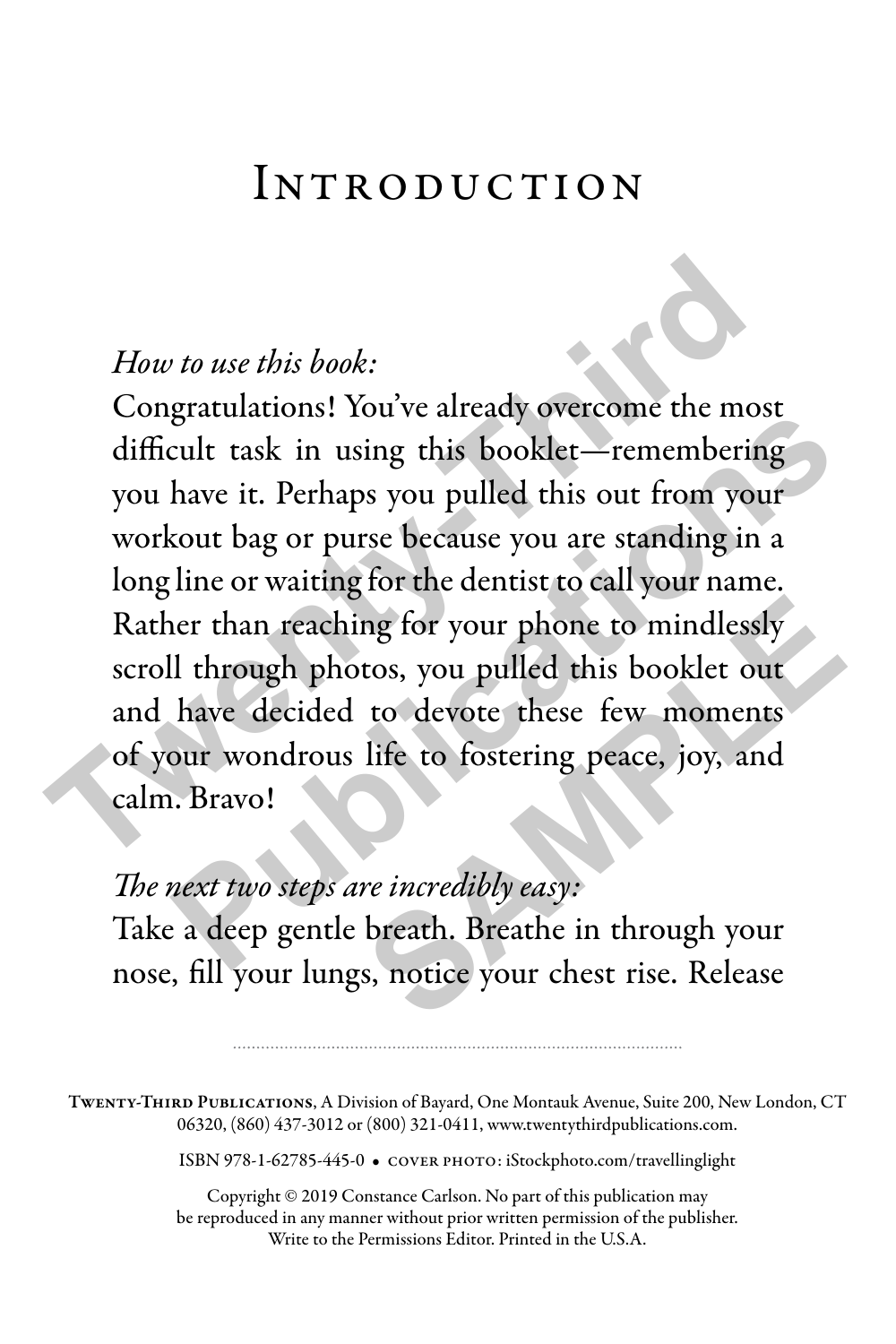it slowly, feeling the air rush out of your nose or mouth. Take another if it feels good.

Turn to a page, any page, and read at your own pace. There is no beginning, middle, or end to this book.

These two steps are intended to bring your mind to the present and to ground your thoughts in the now. Too often, our minds are racing around chasing grocery lists, bills, obligations, and anxieties; so much so, that we may have little to no ability to control our thoughts. Taking a deep, life-giving breath (yes, you might even make some noise as you inhale and exhale!) not only feeds our bodies the oxygen they need, it pulls our minds out of the future (or past) and into the here and now. pace. There is no beginning, middle, or end to this<br>book.<br>These two steps are intended to bring your mind<br>to the present and to ground your thoughts in the<br>now. Too often, our minds are racing around chas-<br>ing grocery list re present and to ground your thoughts in the<br>Too often, our minds are racing around chas-<br>grocery lists, bills, obligations, and anxieties; so<br>h so, that we may have little to no ability to con-<br>our thoughts. Taking a dee

This book is meant to be read on your time. There is no order or magic formula for reading it. Rather, this book is intended to be a daily companion for you, carefully filled with gentle wisdom and kindness to carry with you and to share with others as you encounter both strangers and loved ones in your daily routine. Each page focuses on a character quality and gives you three exercises—presence, prayer, and practice—to direct your attention to that quality. In make some noise as you inhale<br>
nly feeds our bodies the oxygen<br>
our minds out of the future (or<br>
nere and now.<br>
nnt to be read on your time. There<br>
ic formula for reading it. Rather,<br>
led to be a daily companion for<br>
if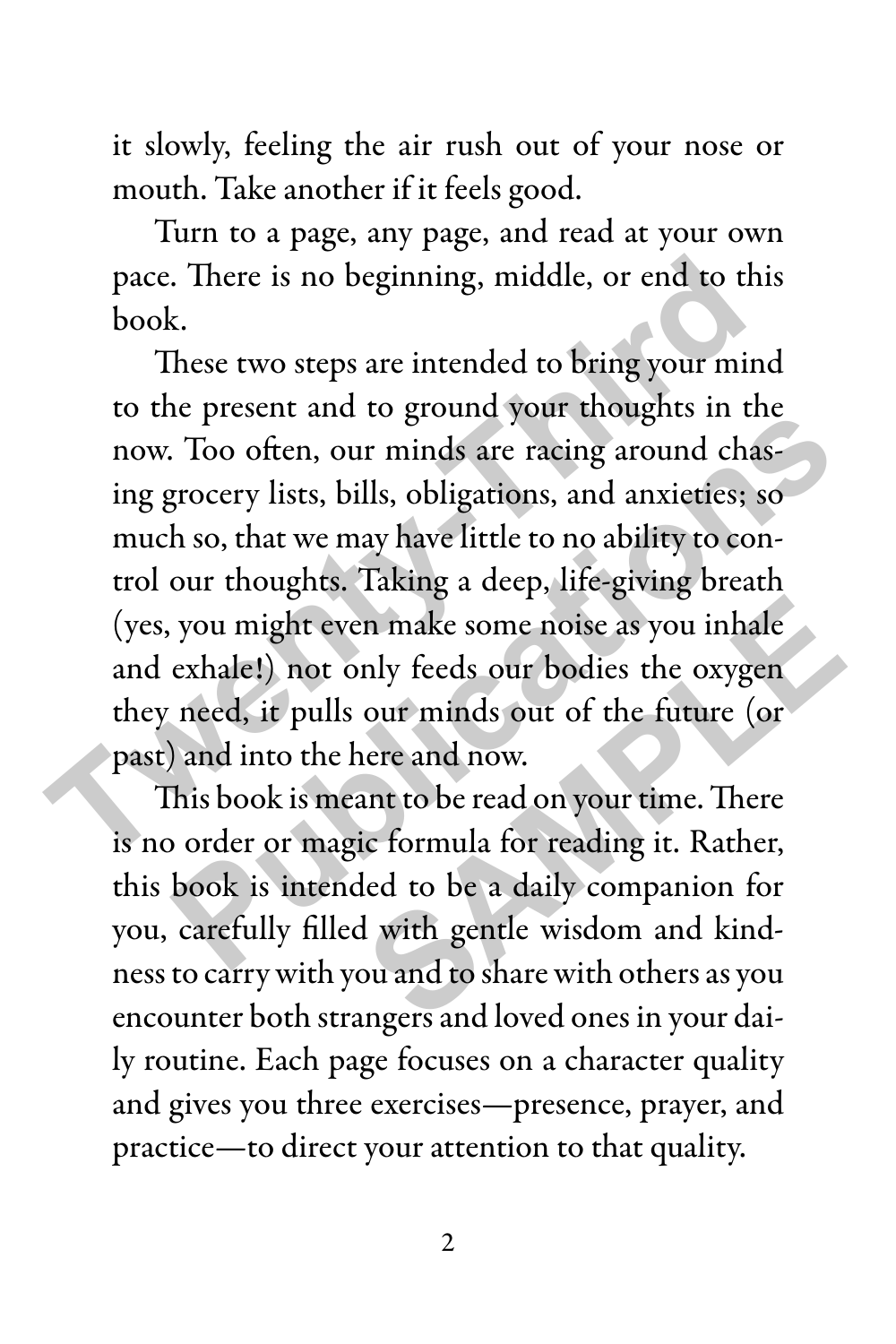PRESENCE: A short physical exercise that brings your mind, body, and spirit to the now by pulling your focus and energy into the present moment.

PRAYER: A brief meditation that asks God to help you, walk with you, and guide you.

PRACTICE: An idea for you to take a small, measurable action.

*Other tips for enjoying this book:*

- Write in the margins; underline passages; make notes. Write your own meditations. moment.<br> **PRAYER:** A brief meditation that asks God to<br>
help you, walk with you, and guide you.<br> **PRACTICE:** An idea for you to take a small,<br>
measurable action.<br>
Other tips for enjoying this book:<br>
• Write in the margins;
	- Read your favorite sentences out loud either to people who are listening, or to yourself. **PRACTICE:** An idea for you to take a small,<br>reasurable action.<br>First tips for enjoying this book:<br>Vrite in the margins; underline passages; make<br>otes. Write your own meditations.<br>Read your favorite sentences out loud eith mg this book:<br> **SAMPLE SAMPLE SAMPLE SAMPLE SAMPLE SAMPLE SAMPLE SAMPLE SAMPLE SAMPLE SAMPLE SAMPLE SAMPLE SAMPLE SAMPLE SAMPLE SAMPLE SAMPLE SAMPLE SAMPLE SAMPLE SAMPLE SAMPLE SAMPLE SAMPLE SAMPLE SAMPLE SAMPLE SAMPLE SAM**
	- Toss out your expectations. No one book, action, or opportunity is going to be the key to everlasting tranquility.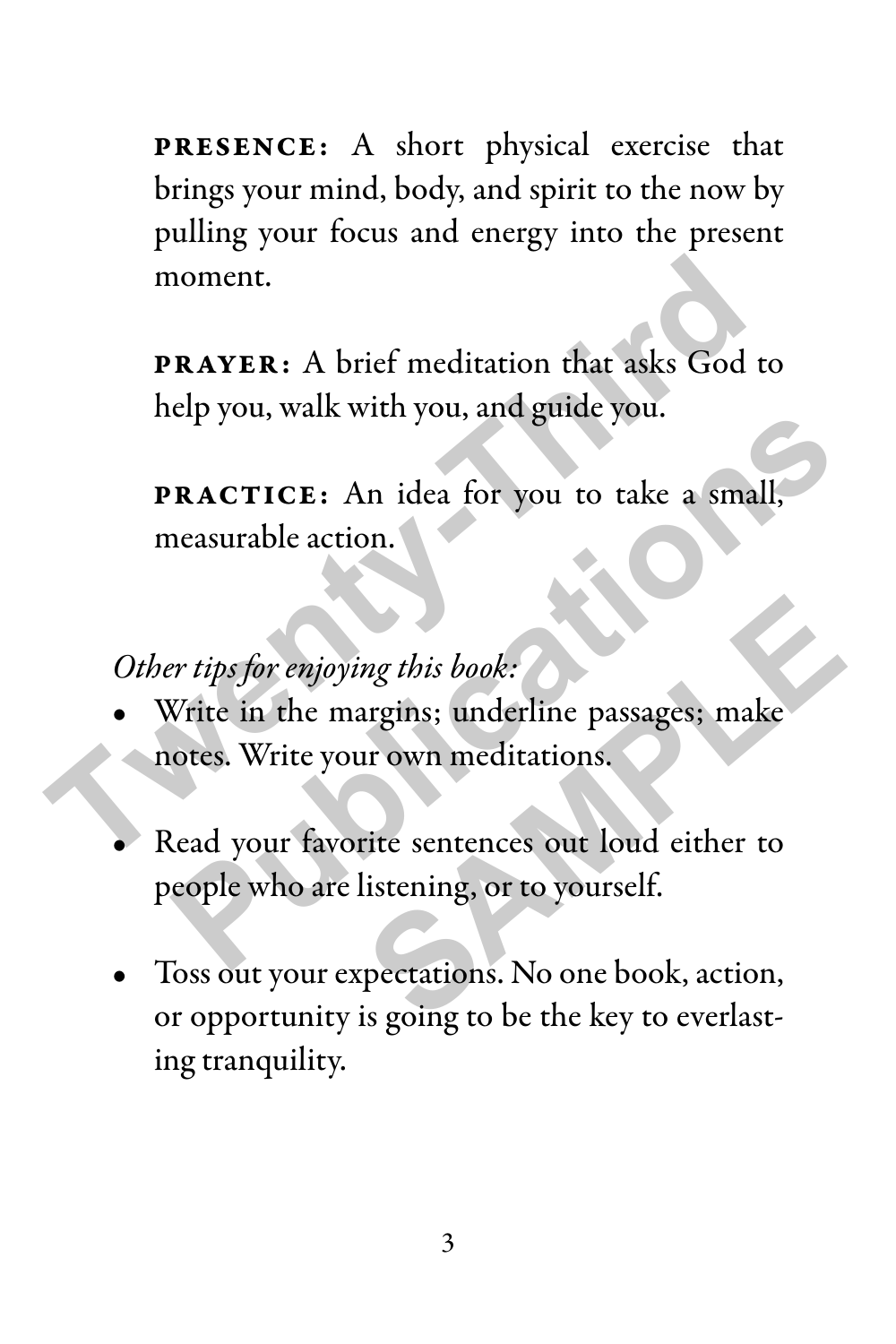Take a moment to notice this book in your hand, the pages and paper. Consider the weight of the book and feel the texture of the paper.

## Commitment

Dedicating ourselves to living our lives to the fullest, especially as we are called by God to use our gifts and talents, requires us to give our very best of ourselves every day. This is a considerable task, and there will be days when we falter. Commitment also means that we pick ourselves up again and renew ourselves in our dedication. **Commitment**<br>
Dedicating ourselves to living our lives to the fullest,<br>
especially as we are called by God to use our gifts and<br>
talents, requires us to give our very best of ourselves<br>
every day. This is a considerable ta **Publication**<br> **Publication** of the set of the function of the function of the function<br>
public set of our set of ourselves<br>
publication we falter. Commitment also means<br>
we pick ourselves up again and renew ourselves<br>
are

PRAYER • *Dear loving God, I know your love for me has never wavered, even when I have faltered. Help me to follow your example and commit myself to loving and caring for myself. When I do this, I know that I will be better able to love and care for others.*  **SAMPLE SET AND THE SET ON SERVING SPECIES**<br>The sample and contribute for the set of the set of the set of the set of the set of the set of the set of the set of the set of the set of the set of the set of the set of the s

PRACTICE • *Reflect on someone in your life who has shown deep commitment to someone or something. How does his dedication enrich his life? What can you learn from her?*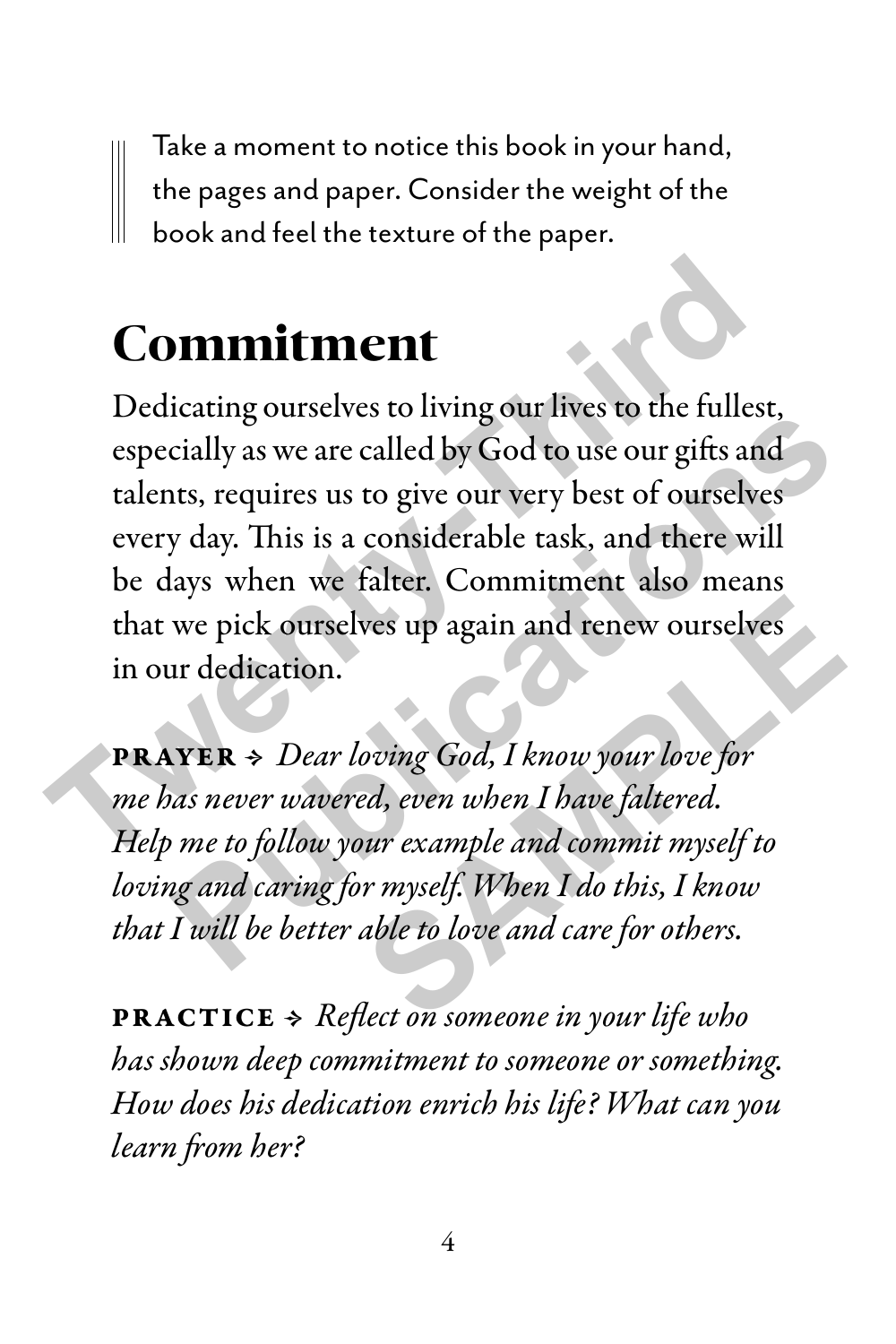If you are outside, take in your surroundings. Look to the sky and notice the color. If you are indoors, look for the nearest window and do the same. Allow your eyes to rest on the scene, noticing the colors, the clouds, the birds, or any other aspects, and stay in that moment until you are ready to read on.

#### **Grace**

There is something mysterious about grace, isn't there? It's hard to describe, yet you know when you have seen it or experienced it. It's a magical combination of wisdom, gratitude, peace, and joy. Best of all, it's contagious. When you encounter someone filled with grace, you feel the same. It's our task to strive to be a grace-filled person for others. **The Solution State of State State State State State State State State State State State State State State State State State State State State State State State State State State State State State State State State State S PHONE SET ASSESS AND SET ASSESS AND SERVID SERVIDES**<br>
Publications about grace, isn't<br>
Pe? It's hard to describe, yet you know when you<br>
seen it or experienced it. It's a magical combina-<br>
of wisdom, gratitude, peace, and rienced it. It's a magical combinatively it is a magical combinatively exact of all,<br>en you encounter someone filled<br>the same. It's our task to strive to<br>son for others.<br>Lord, please open my eyes to see,<br>my heart to feel y

PRAYER • *Dear Lord, please open my eyes to see, my ears to hear, and my heart to feel your grace in my everyday life.* 

PRACTICE • *Write a thank-you note to someone in your life for whom you feel great gratitude. Handwriting the note will help you focus and will ensure that person has a physical reminder of your gratitude.*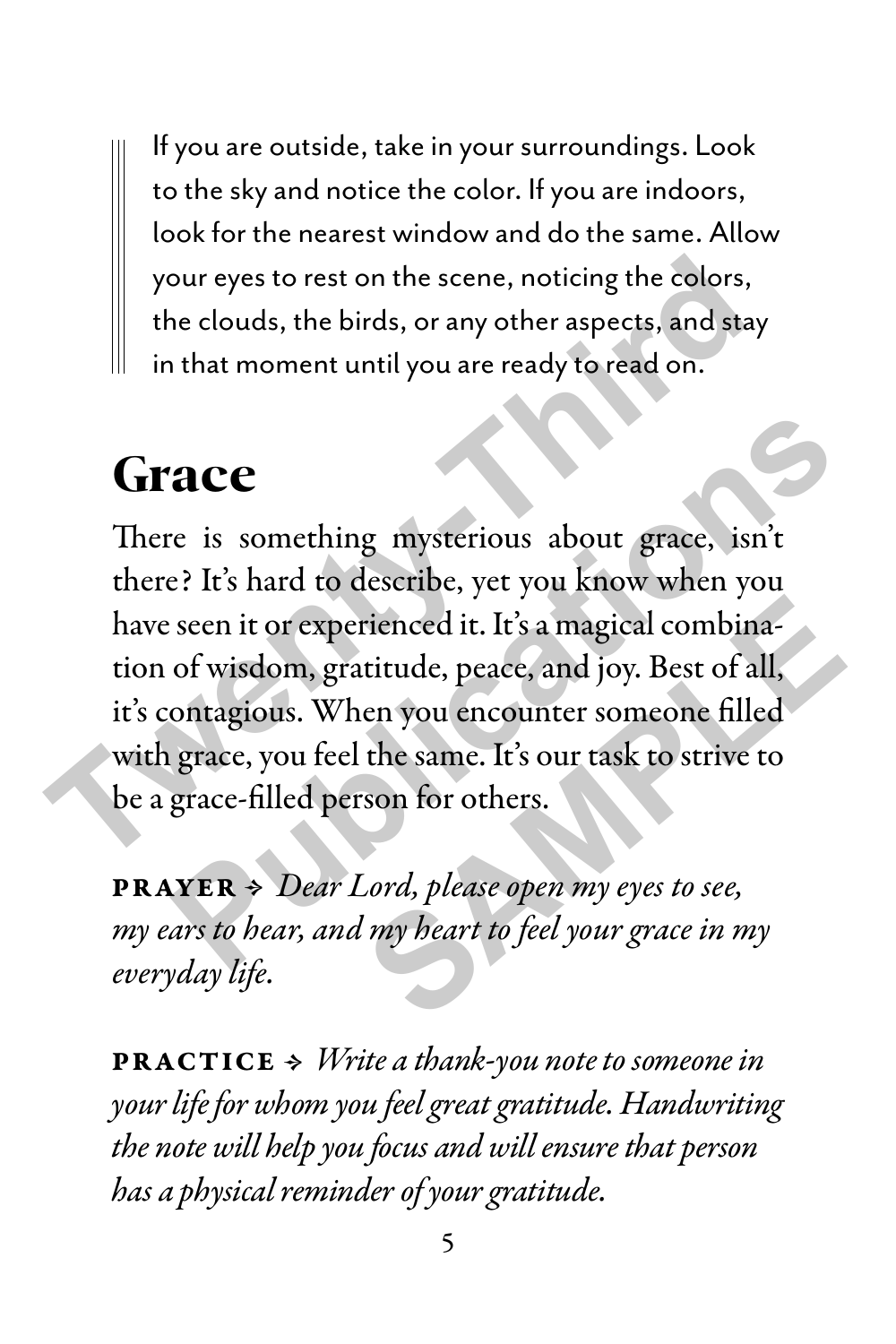Wiggle your toes. Are you wearing shoes? How do your toes feel in your shoes? If you aren't wearing shoes, what are your toes touching at this moment?

# Adventure

Most of us have been led to believe that to have adventure in our lives means we have to jump from an airplane, explore a foreign country, or eat strange food. But we don't need to go far to activate a playful spirit in our lives; all we need is curiosity and the willingness to play. Adventure is present when we stretch our minds, reach out to connect, and bring our attention to the richness that is already at work in our lives. **Adventure**<br>Most of us have been led to believe that to have adventure in our lives means we have to jump from an airplane, explore a foreign country, or eat strange food. But we don't need to go far to activate a play-<br>f **Publication** the state of the state between the to be the control that to have a<br>ture in our lives means we have to jump from an<br>ane, explore a foreign country, or eat strange<br>l. But we don't need to go far to activate a Adventure is present when we<br>reach out to connect, and bring<br>e richness that is already at work<br>layful One, help me to grant<br>play, to say yes to the goodness<br>fe, and to expand my adventures

PRAYER • *Dear playful One, help me to grant myself permission to play, to say yes to the goodness you bring into my life, and to expand my adventures by including others.*

PRACTICE • *To play, you need to engage both your mind (imagination!) and your body. How will you play today?*